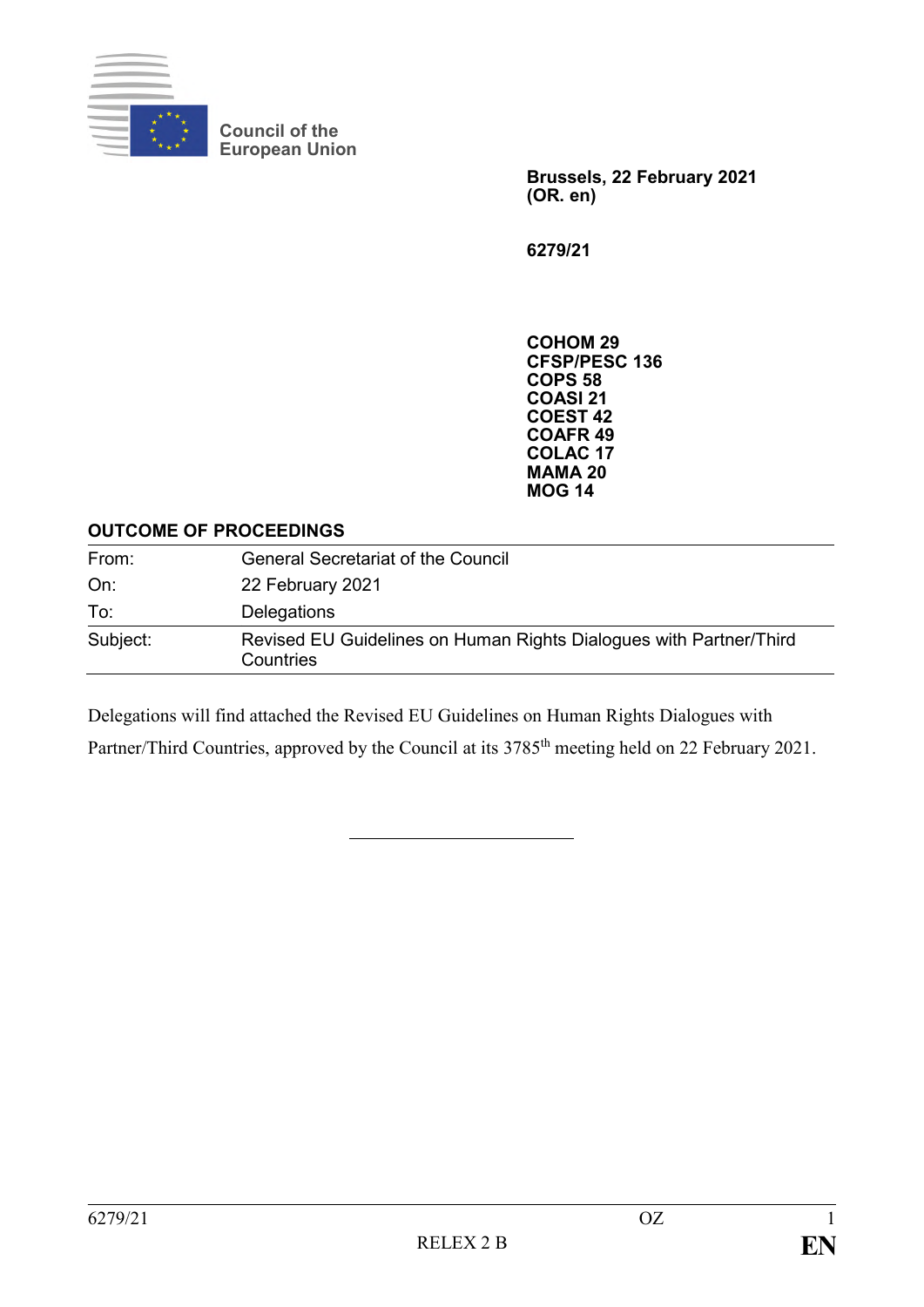# **REVISED EU GUIDELINES ON HUMAN RIGHTS DIALOGUES WITH PARTNER/THIRD COUNTRIES**

### **1. Introduction**

Human rights are not only one of the founding values of the European Union, but they are also among the key objectives of its external action. Human Rights Dialogues are one of the main means of implementation of EU external human rights policy in line with the new Action Plan on Human Rights and Democracy (2020-24). In order to put human rights at the core of its action, the Union has developed a broad range of legal and policy instruments, including Guidelines on Human Rights Dialogues.

The EU Guidelines on Human Rights Dialogues with third countries were adopted in December 2001 (reviewed last in January 2009).

At a time when human rights are under attack globally, it is more important than ever to pursue human rights dialogues and, at the same time, to reinvigorate these dialogues in order to maximise their impact.

Time has come to renew these Guidelines with a view to make human rights dialogues a more effective tool of engagement, thus, enhancing their **political relevance**. This is a shared priority with Member States, including by the EUSR for Human Rights who has chaired a number of dialogues with key partners and explored the possibility of new engagement through dialogue.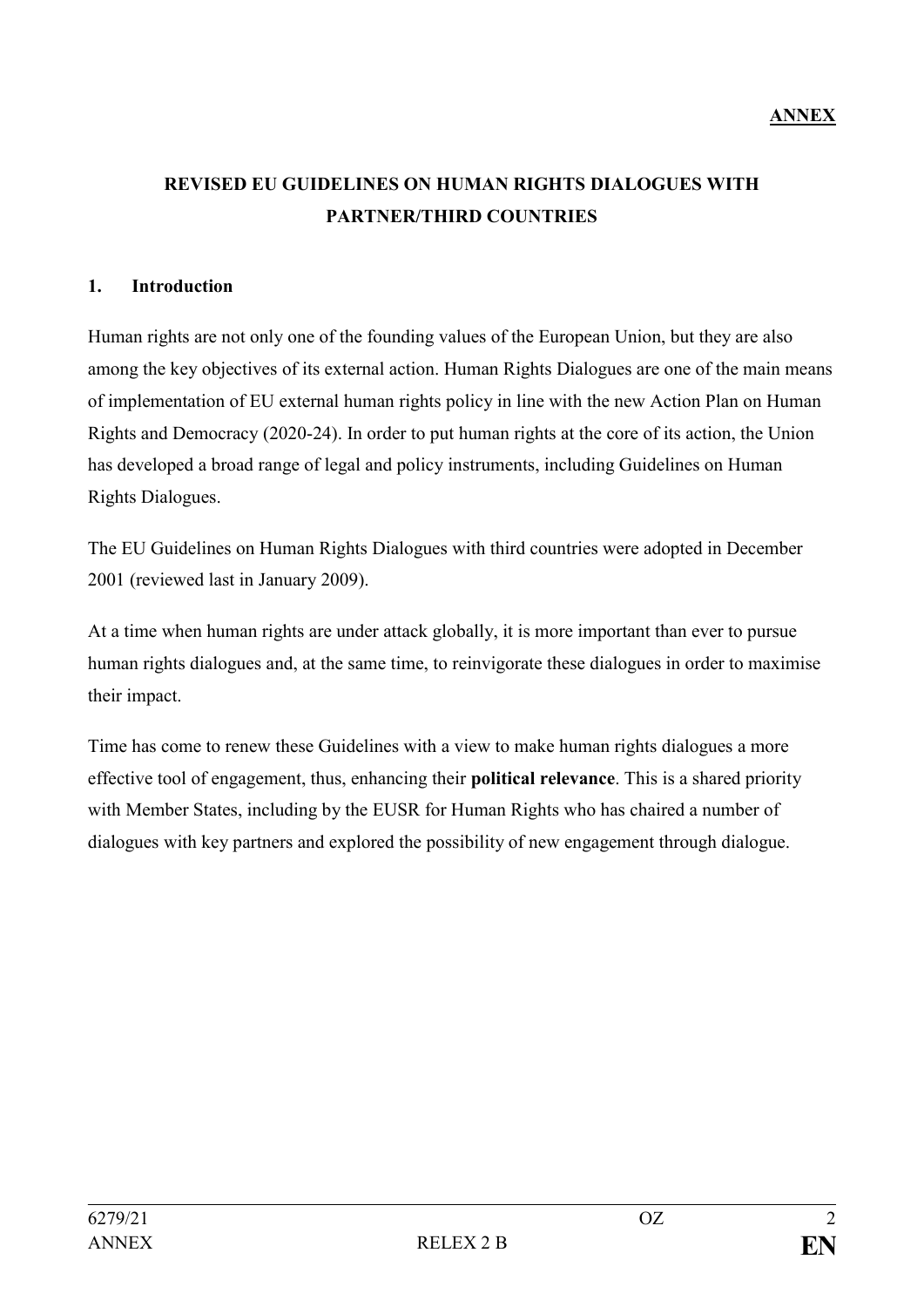### 2. **The Current Situation**

Over the years, the EU has established human rights dialogues with an **increasing number of countries.** The EEAS, on behalf of the High Representative, conducts the CFSP human rights dialogues/consultations as well as the agreement-based sub Committees. The EEAS has improved and harmonised the format and running of the dialogues. The involvement of EU Delegations and Commission services in the dialogues has been essential. Equally, continued ownership of the Member States is crucial.

There are currently approximately 60 human rights dialogues and consultations with partner countries, and regional groupings. New dialogues have recently been established or are in the pipeline. Some dialogues (e.g. Russia and Israel) are currently frozen.

**Different types of dialogues exist**. There are dialogues based on regional or bilateral treaties and agreements as well as informal and formal dialogues (i.e. dialogues with agreed ToRs). Some dialogues are held locally by the EU Delegations for instance the dialogues with Chile and Argentina. Moreover, there are specific sub-committees or groups dealing with human rights, including Morocco, Tunisia, Lebanon, Jordan, Egypt and Iraq, in the context of various cooperation or association agreements with partner countries. In addition, political dialogues, which cover most notably human rights issues, with the ACP countries have specific modalities as laid down in Article 8 of the Cotonou Agreement and corresponding article of the new Partnership Agreement that will succeed the Cotonou Agreement. Furthermore, there are consultations with likeminded countries or in the context of a special relationship such as the United States, Canada, Japan and the candidate countries. There are many commonalities between these various types of dialogues. However, this does not imply "one size fits all" arrangements. For example, consultations with likeminded countries follow a different pattern as the focus is mainly on issues of mutual interest and cooperation in the multilateral fora.

In addition to dialogues at EU level, a number of Member States also maintain dialogues with various third countries at national level.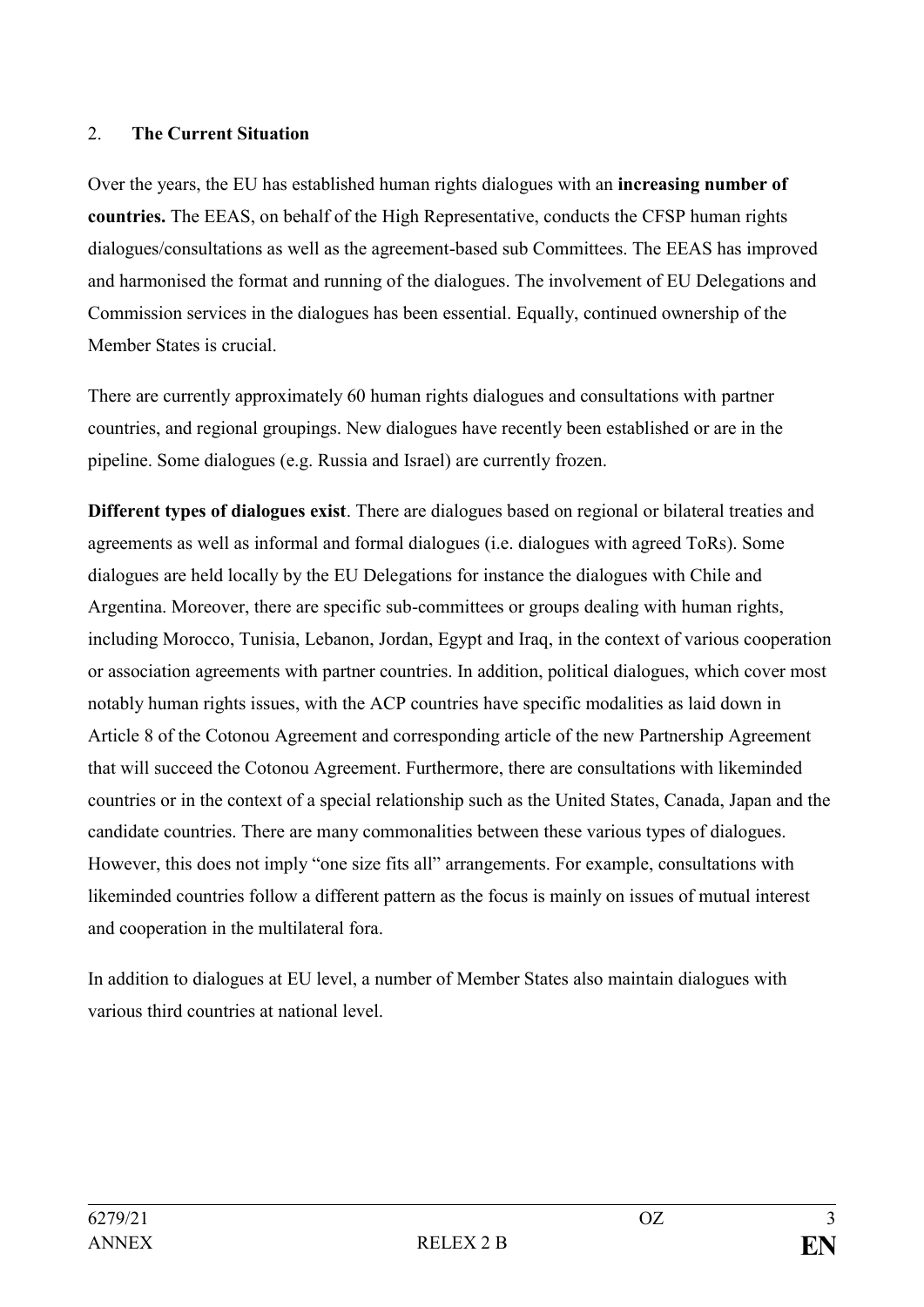## 3. **The Objectives of Human Rights Dialogues**

Human rights dialogues are **embedded in the overall political relationship** with the countries. While each country/region is different and the issues will be specific to that country/region, the dialogue is a key vehicle for the implementation of the EU Action Plan on Human Rights and Democracy and should therefore, reflect its priorities and approach. Dialogues should therefore be linked with the Human Rights and Democracy Country Strategies.

Dialogues should not be a self-standing "box" in which to confine bilateral discussions on human rights. Nor it should be an exclusive platform for addressing human rights, ruling out other forms of EU bilateral human rights engagement. The dialogue should be seen as a key element in sustained EU engagement in human rights and strive to enhance or add value to the work being carried out on the ground as well as in multilateral fora. Human Rights dialogues are one part of the overall engagement on human rights with the country.

At the same time, human rights dialogues need to be **used effectively in conjunction and synergy with other instruments** (political dialogues, public diplomacy, demarches, cooperation programs and projects, support to civil society, election monitoring) to promote the EU's human rights priorities and objectives. The mutually supportive leverage between human rights dialogues and other policy objectives has been particularly evident in the case of the GSP+ scheme, the latter acting as a catalyst for renewed interest by the partner country in holding meaningful and structured human rights discussions with the EU and the former offering a strong platform for discussing GSP+ related objectives.

EU engagement on human rights aims at **concrete cooperation and deliverables**. It is therefore vital that such dialogues are result-oriented and "stay-alive" in between sessions. Objectives can differ between dialogues. In difficult cases, a first important objective is to place EU concerns of the human rights situation on record in a complex bilateral relationship. However, EU engagement on human rights aims to enhance cooperation and pursue strategic goals as set out in the new EU Action Plan on Human Rights and Democracy and not only to have an exchange of different views.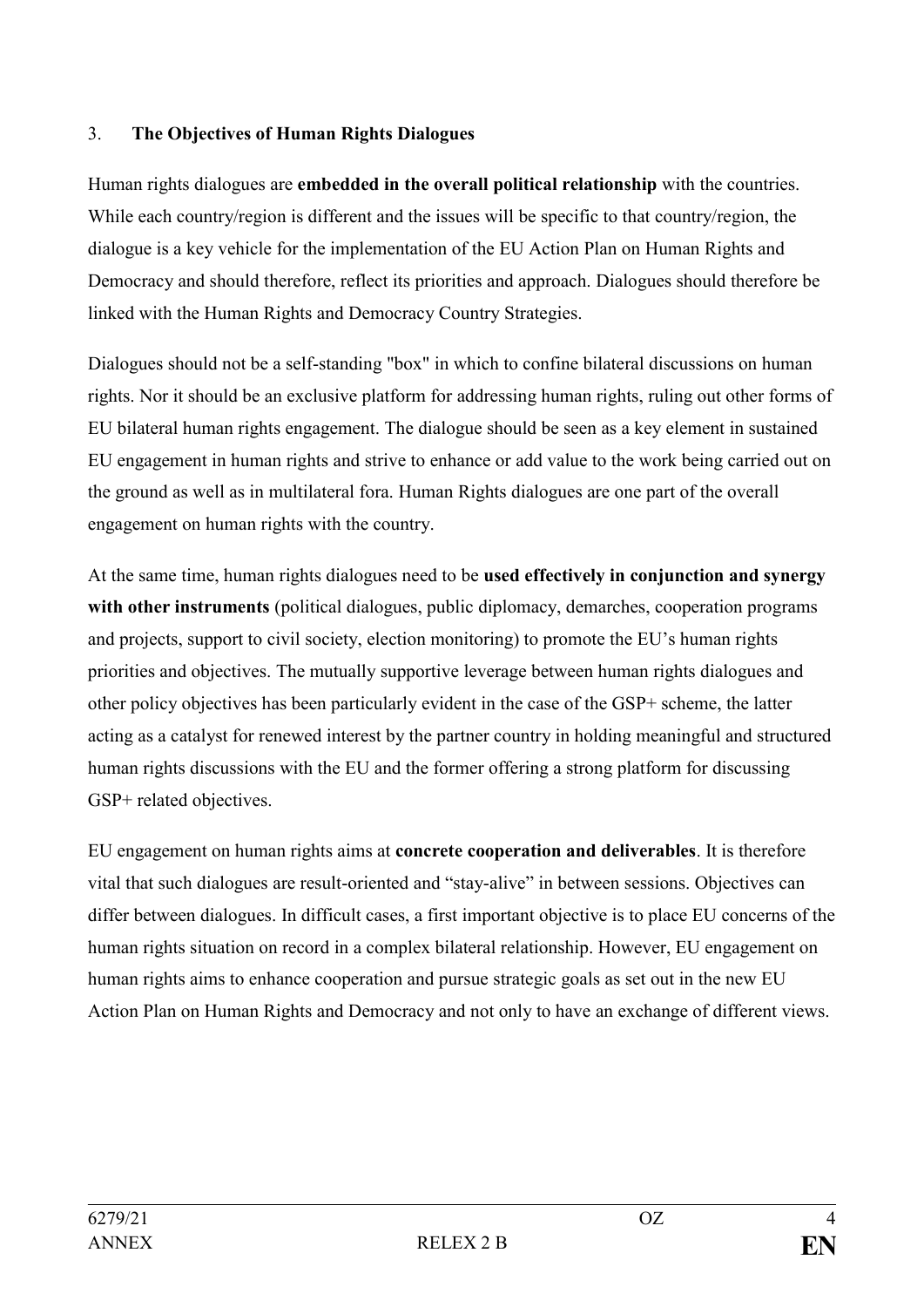Therefore, a **minimum platform** is required for mutual engagement. The willingness of a third country to improve its human rights situation and engage with openness and transparency with the EU on a broad spectrum of human rights issues remains a key criterion. Exchanging on human rights should continue wherever possible, in spite of the deterioration of the human rights situation of a partner country.

One key objective is to **maximize the links between the EU bilateral, regional and multilateral engagement**. In an increasingly challenging context, the EU has championed cross-regional cooperation in multilateral human rights fora. Therefore, strengthening the link between human rights dialogues and EU multilateral action remains a priority. In concrete terms, this means for example improving the links between input from UN human rights processes and the dialogues. In some cases, human rights dialogues help in identifying the specific needs of the country and how the EU can best assist and support progress.

Moreover, human rights dialogues can also identify at an early stage problems likely to lead to a conflict and, thus, actively support conflict prevention.

Dialogues are genuine **peer-to-peer exchanges** aimed at engaging with partner/third countries as well as sharing best practices. The EU side has to remain responsive to requests from partner countries to include EU internal issues, a trend that has developed with various intensity in a number of dialogues. The promotion of EU **internal-external coherence** on human rights is essential.

The dialogue should be a real exchange of views between the EU and the third country or regional organization, whose scope and leverage are adapted to the human right record of the country. While the dialogues are an external instrument, the human rights situation within the EU is of interest, as is the exchange of good practices and it is important to communicate EU internal experience on the issues concerned, particularly challenges and lessons learned. The engagement of Commission services and specialized EU agencies has proved crucial in a number of dialogues to explain EU challenges and policies.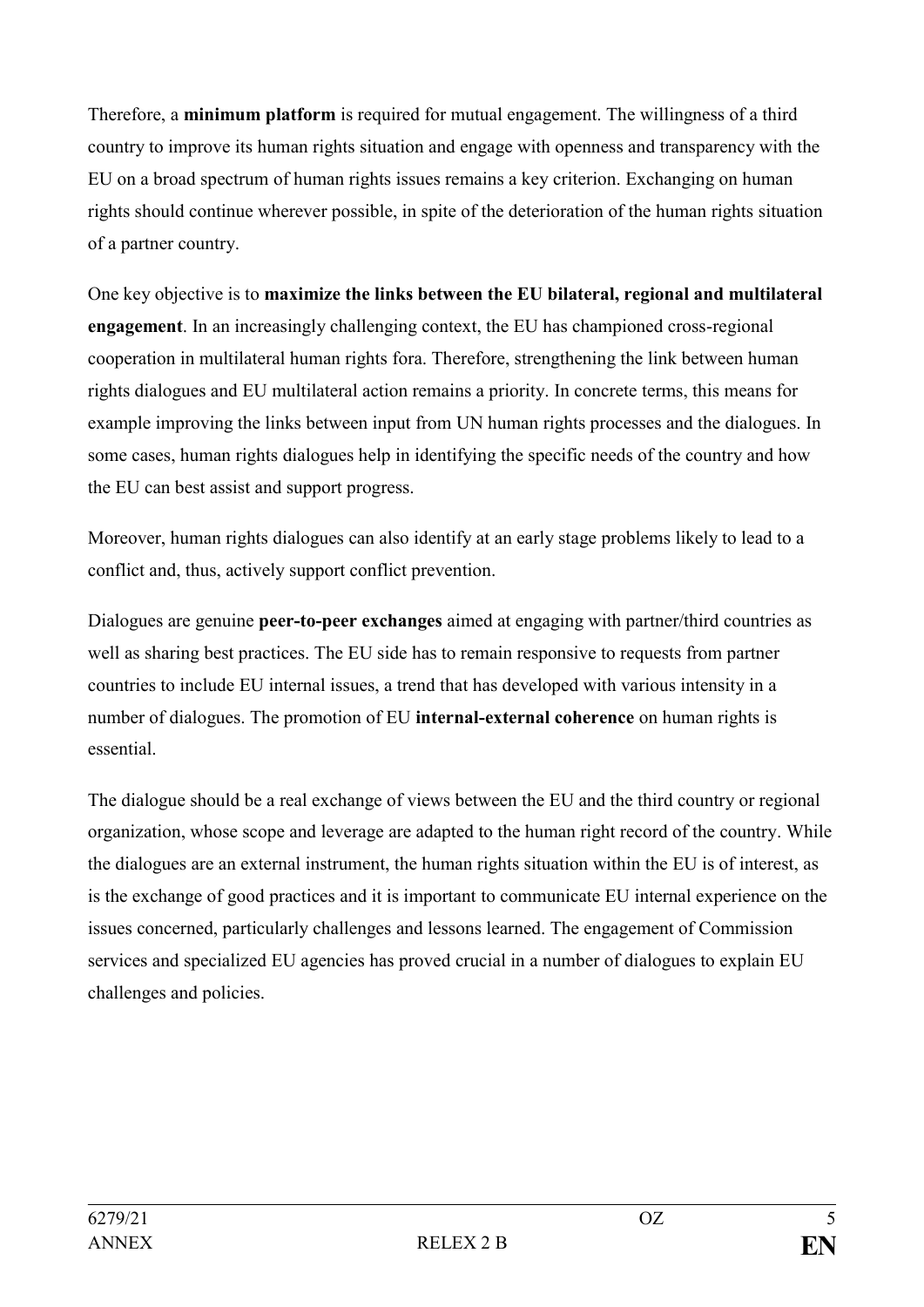### **4. Establishing a Human Rights Dialogue**

New dialogues have recently been established or are in the pipeline.

The establishment of a new dialogue starts with an **assessment** carried out by the EEAS. Clear added value should be demonstrated. Among the guiding criteria are: the extent to which the government is willing to improve the situation and the level of commitments shown by the government with respect to international human rights conventions and its readiness to cooperate with UN mechanisms, its attitude towards civil society and the overall EU relationship with a partner country. The assessment will be based, inter alia, on the following sources: reports by EU Delegations, Heads of Mission, reports by the UN and other international or regional organisations, reports by non-governmental organisations.Subsequently, the EEAS will present its assessment to the relevant geographic Council working party, which has a global view of the EU's relation with the third country involved, in close cooperation with the working party on human rights (COHOM). On that occasion, the Council will discuss whether to initiate a human rights dialogue and will take a position on other aspects such as the **scope of the dialogue as set out in detailed Terms of Reference (ToR) mutually agreed with the partner country.**

The Council approves Terms of Reference for new dialogues on human rights.

Exploratory talks may be held before a human rights dialogue with the country concerned is launched. These talks provide an opportunity to explain the principles underlying the EU's action, as well as the Union's aims in proposing a human rights dialogue. In a number of occasions, informal discussions on human rights have been a stepping-stone to build confidence over time and ultimately move to a more formal human rights dialogue (i.e. with agreed ToR). It is clear that the informal character of these human rights discussions is meant to be a temporary situation, and that ultimately it is foreseen to move to human rights dialogues according to established rules as set out in Terms of Reference. Efforts should be made to ensure that informal dialogues evolve into formal dialogues within a reasonable period of time.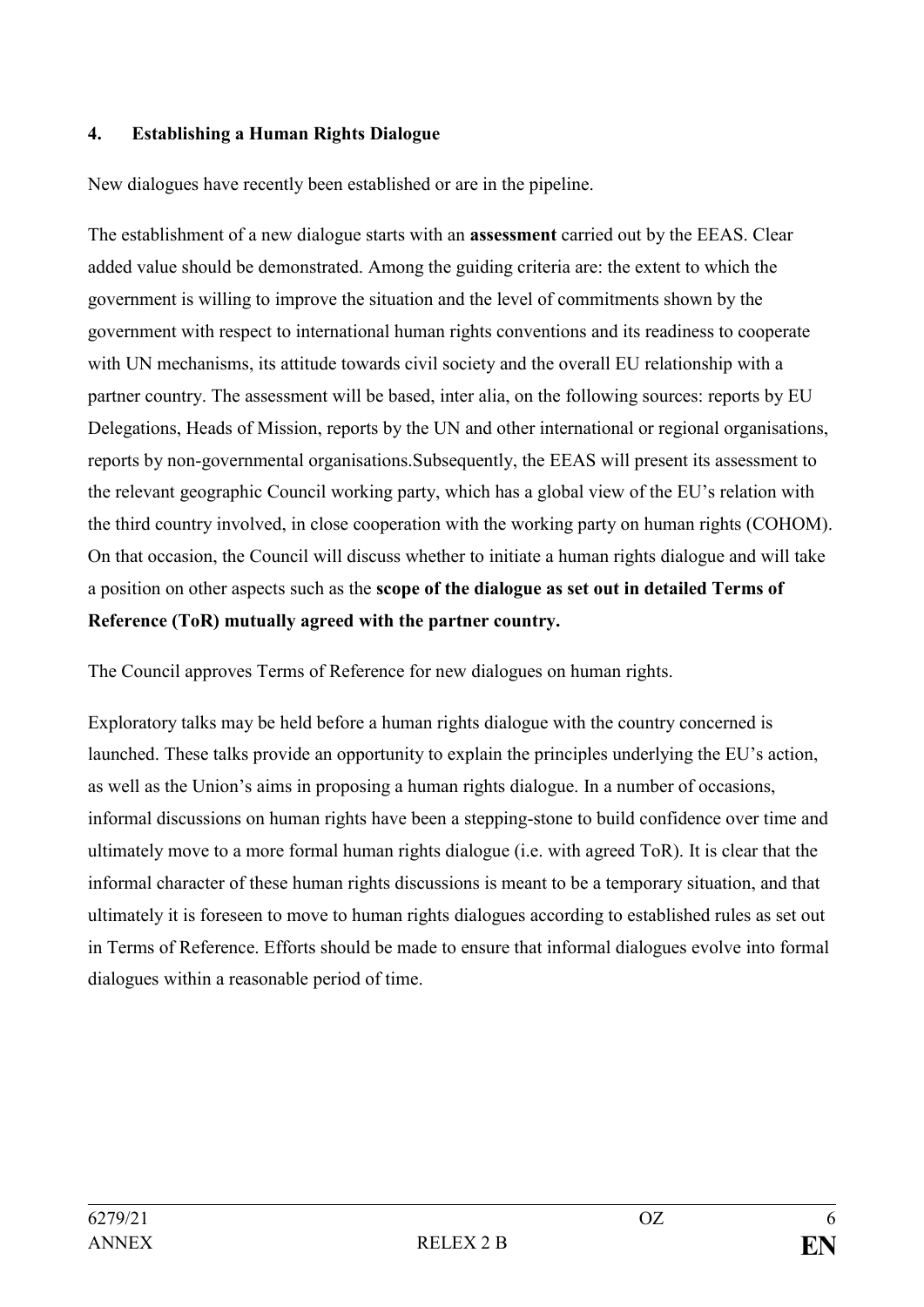The establishment and existence of a human rights dialogue with a partner country does not prevent the EU from addressing the human rights situation of that country in UN human rights fora.

## **5. Engagement with Civil Society**

Consultations with civil society actors (including NGOs, human rights defenders) are an essential element of the dialogues. Civil society actors can provide a clear picture of the domestic human rights situation and possible individual cases as well as technical expertise on specific topics. Such consultations should be held well in advance of the dialogue to feed into the agenda and a debriefing session should be a standard practice. A preparatory VTC linking up local civil society actors, when the dialogue takes place in Brussels, could also be envisaged and has proved to be a good option.

The involvement of civil society also contributes to better implementation in between dialogues.

**Civil society seminars** for which EU funding is available organised back-to-back with human rights dialogues are a powerful tool to engage with and involve civil society from the partner country/organisation into the process of discussing human rights with the partner country authorities or regional organisation. Concrete recommendations stemming from the civil society seminars would be discussed with the co-chairs of the dialogue and their delegations in the margins/ during a dedicated session of the human rights dialogues.

A debriefing for civil society should be organised after the dialogues.

When governments obstruct civil society engagement in the dialogues, the issue of reprisals should be raised directly with the government in the context of the dialogue.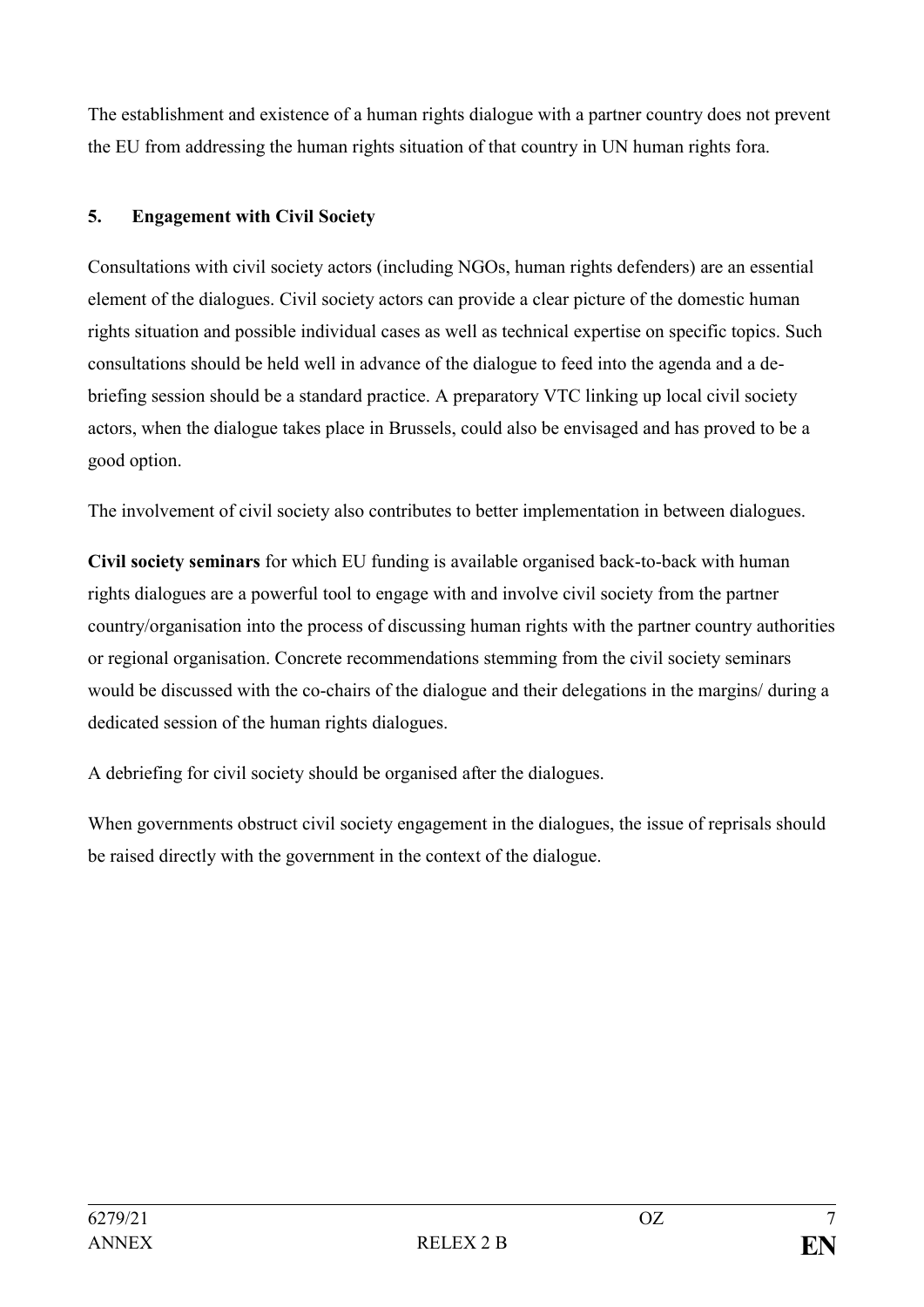## **6. Modalities**

Overall flexibility and pragmatism must remain the key words in the context of the modalities for human rights dialogues. **Annual sessions** should remain standard practice. The focus should be on investing energy and resources into follow-up activities between two sessions of the dialogue.

**Alternating locations,** (Brussels/third country) remains the principle. When physical meetings are not possible, the dialogues can be held by VTC. Dialogues should ensure sufficient time to discuss all issues.

The EEAS will inform the Member States on the elaboration of the draft **agenda** through the relevant geographic Council working party and seek their views as appropriate. COHOM will be associated to the work of geographic Council working parties.

Agendas for dialogues should be defined in a mutually agreed manner with a partner country. It is important that agendas are balanced reflecting the priorities of both sides. On substance, the focus of the agenda is on the overall human rights developments of both sides, selected topics – chosen with each partner on a case-by-case basis - for an in-depth discussion and multilateral engagement. The priorities set out in the Action Plan on Human Rights and Democracy will guide those discussions. Ratification and adherence to international human rights and fundamental labour rights instruments and cooperation with the UN (i.e. HRC, UNGA, UPR, and UN Special Procedures) should remain a standard feature of the dialogues. Good governance and rule of law related issues may also be addressed. Where relevant, questions of international humanitarian law may be raised. Individual cases should be raised during (e.g. to illustrate an agenda item) and/or in the margin (handing over of a list) of the dialogue.

In line with the Action Plan on Human Rights and Democracy, gender mainstreaming will be applied to ensure that dialogues are gender responsive.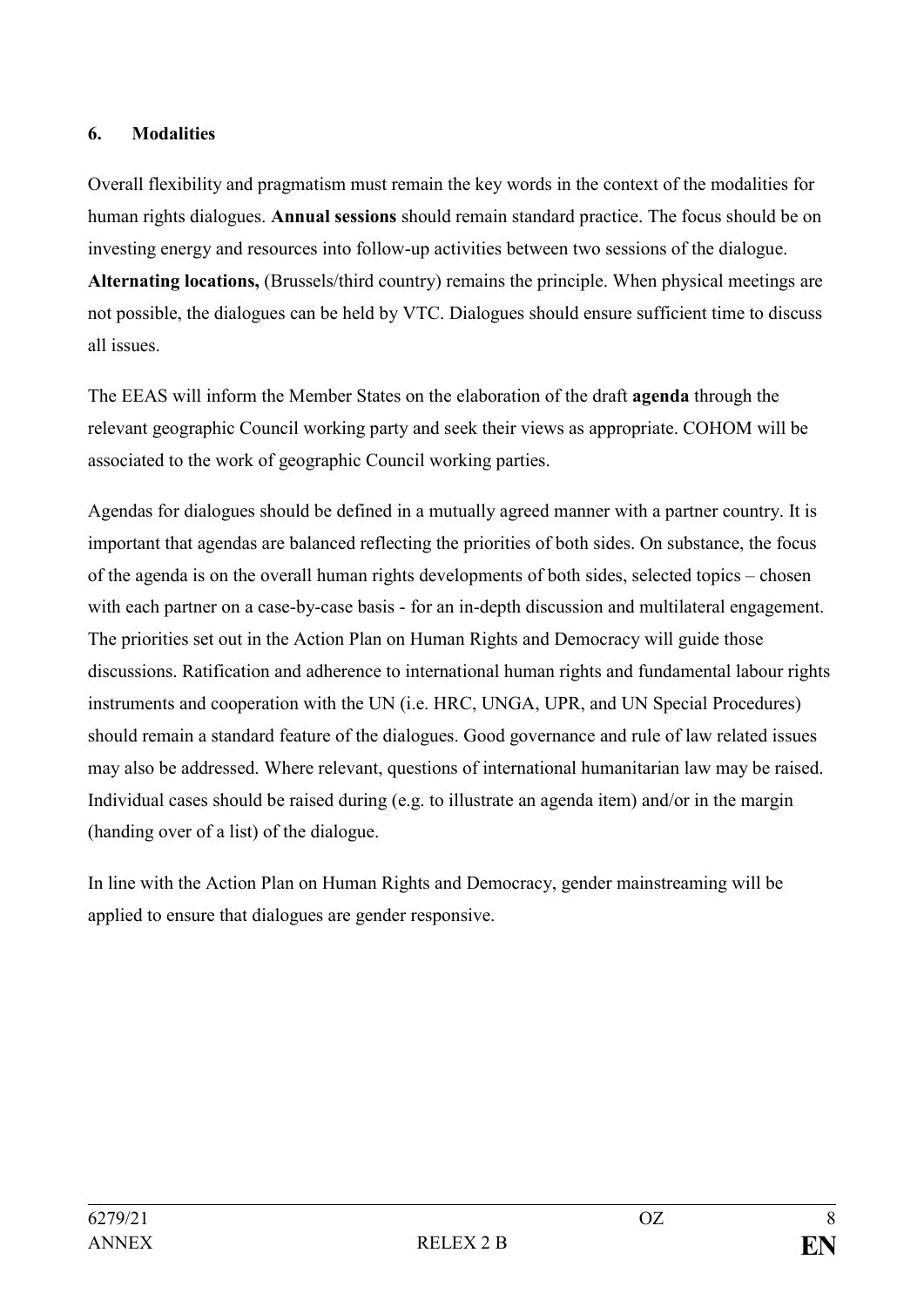In line with the Lisbon Treaty and the role of the High Representative for Foreign Affairs and Security Policy (Art. 27(2) TEU), the EEAS leads the dialogue. The EEAS will be represented at the appropriate level. Chairing by the EUSR for Human Rights sends a strong message of EU political engagement and impetus. It should be matched on the other side by a similar level of engagement.

The active participation of the EU Delegation at a senior level in the country concerned is an essential element, including when the dialogue takes place in Brussels. Commission services are invited to participate. Engagement with specialized EU agencies and in particular the Fundamental Rights Agency (FRA) has proved crucial in a number of dialogues to explain EU challenges and policies and is very much encouraged.

Based on the longstanding practice, Member States representatives are invited to participate as observers.

The third country delegation to the human rights dialogue should generally be expected to include, besides the MFA, the line ministries and administrations concerned by the agenda (typically, Ministries of justice, interior, labour and social affairs). In addition, line ministries will be responsible for follow up and will have most to gain from an exchange on best practices. The presence of the country's National Human Rights Institution is also encouraged.

When the dialogue takes place in the partner country, the practice of **site visits** (e.g. to detention facilities, refugee camps, etc.) related to agenda points of the dialogue should be made a standard practice, as well as visits to EU supported projects and meetings with human rights related institutions/bodies. Similarly, when the dialogues takes place in Brussels local visits are also held.

## **7. Outcome and Follow up**

Where possible a joint press release is developed with the identification of areas of cooperation and follow up stemming from the human rights dialogue. When the partner country does not agree on issuing a joint press release or it proves difficult to agree on the text, an EU press release may be issued as a way of informing the public.